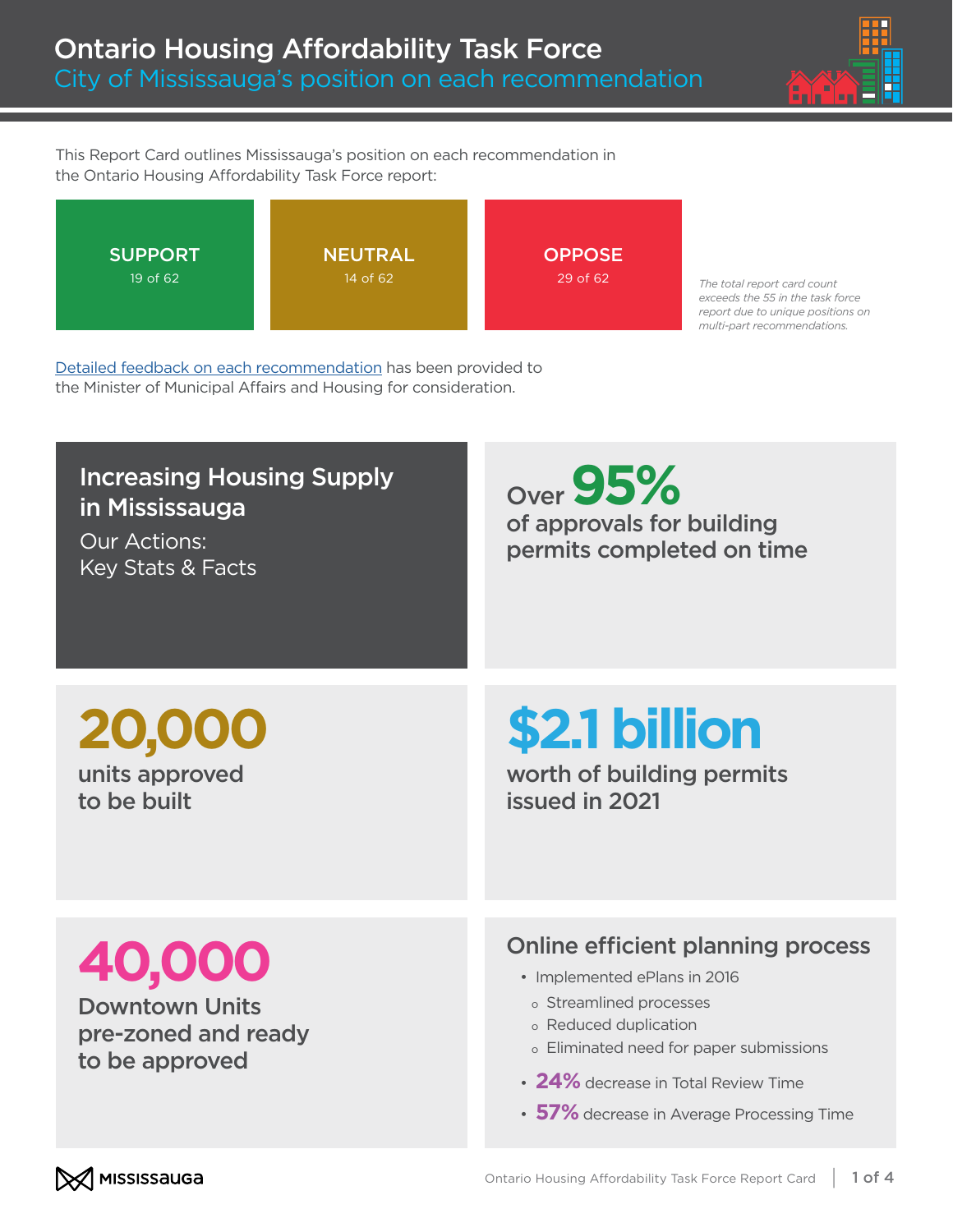

<span id="page-1-0"></span>

| <b>SUPPORT</b><br>19 of 62 | 5.<br>Permit "as of right" secondary suites,<br>garden suites, and laneway houses.<br>Permit "as of right" multi-tenant<br>6.<br>housing.                                    | 42. Provide provincial and federal loan<br>guarantees for purpose-built rental,<br>affordable rental and ownership<br>projects.<br>45. Improve funding for colleges,                       |
|----------------------------|------------------------------------------------------------------------------------------------------------------------------------------------------------------------------|--------------------------------------------------------------------------------------------------------------------------------------------------------------------------------------------|
|                            | 7.<br>Encourage and incentivize<br>municipalities to increase density in<br>areas with excess school capacity.                                                               | trade schools, and apprenticeships;<br>incentivize municipalities, unions<br>and employers to provide more<br>on-the-job training.                                                         |
| <b>NEUTRAL</b>             | 14. Require that public consultations<br>provide digital participation options.<br>20. Fund the creation of "approvals                                                       | 46. Undertake multi-stakeholder<br>education program to promote<br>skilled trades.                                                                                                         |
| 14 of 62                   | facilitators" with the authority to<br>quickly resolve conflicts among<br>municipal and/or provincial<br>authorities.                                                        | 47. Recommend that the federal and<br>provincial governments prioritize<br>skilled trades; adjust points system<br>to favour needed trades and increase<br>number of immigrants permitted. |
|                            | 22. Simplify planning legislation and<br>policy documents.                                                                                                                   | 48. The Ontario government should                                                                                                                                                          |
| <b>OPPOSE</b><br>29 of 62  | 24. Allow wood construction of up<br>to 12 storeys.<br>26. Require appellants to promptly<br>seek permission of the Tribunal and                                             | establish a large "Ontario Housing<br>Delivery Fund" to reward growth,<br>reductions in approval times and<br>removal of exclusionary zoning<br>practices.                                 |
|                            | demonstrate that an appeal has<br>merit before it is accepted.<br>37. Align property taxes for purpose-                                                                      | 50. Fund the adoption of consistent<br>municipal e-permitting systems<br>and data standards by 2025.                                                                                       |
|                            | built rental with those of condos<br>and low-rise homes.                                                                                                                     | 53. Report each year at the municipal<br>and provincial level on any gap<br>between demand and supply by                                                                                   |
|                            | 40. Call on the Federal Government<br>to implement an Urban, Rural<br>and Northern Indigenous                                                                                | housing type.                                                                                                                                                                              |
|                            | Housing Strategy.                                                                                                                                                            | 54. Empower the Deputy Minister<br>of Municipal Affairs and<br>Housing to lead an all-of-                                                                                                  |
|                            | 41. Funding for pilot projects that<br>create innovative pathways<br>to homeownership, for Black,<br>Indigenous, and marginalized people<br>and first-generation homeowners. | government committee to ensure<br>recommendations are implemented.                                                                                                                         |
| Recommendation wording has |                                                                                                                                                                              |                                                                                                                                                                                            |

*Recommendation wording has been edited for brevity.*

*The total report card count exceeds the 55 in the task force report due to unique positions on multi-part recommendations.*

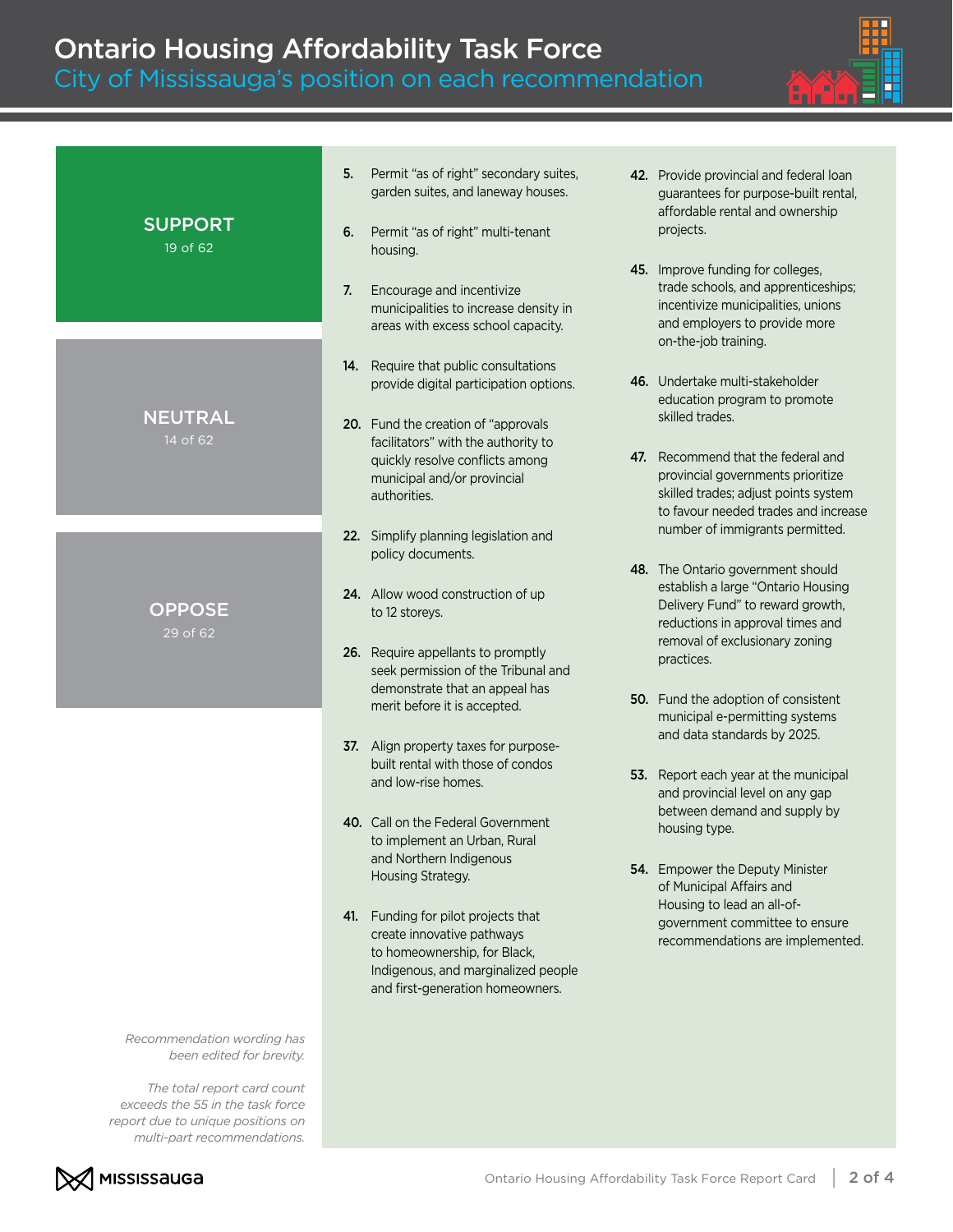

<span id="page-2-0"></span>

| <b>SUPPORT</b><br>19 of 62 | $\mathbf{1}$<br>Set a goal of building 1.5 million new<br>homes in ten years.<br>Amend the Planning Act, Provincial<br>2.<br>Policy Statement, and Growth<br>Plans to set "growth of housing<br>supply" and "intensification" as the<br>most important residential housing<br>priorities.     | 36. Recommend federal government<br>and provincial governments update<br>HST rebate to reflect current home<br>prices.<br>38. Amend legislation to extend<br>the maximum period for land<br>leases/restrictive covenants<br>to 40 or more years.         |
|----------------------------|-----------------------------------------------------------------------------------------------------------------------------------------------------------------------------------------------------------------------------------------------------------------------------------------------|----------------------------------------------------------------------------------------------------------------------------------------------------------------------------------------------------------------------------------------------------------|
| <b>NEUTRAL</b><br>14 of 62 | Support housing growth on<br>11.<br>undeveloped land, including outside<br>existing municipal boundaries, by<br>building necessary infrastructure to<br>support higher density.<br>23. Create a common, province-wide<br>definition of plan of subdivision and<br>standard set of conditions. | <b>39.</b> Eliminate or reduce tax disincentives<br>to housing growth.<br>43. Enable municipalities to withdraw<br>infrastructure allocations from<br>any permitted projects where<br>construction has not been initiated<br>within three years.         |
| <b>OPPOSE</b><br>29 of 62  | 27c. Provide discretion to adjudicators to<br>award full costs in successful appeal<br>where council has overridden staff<br>approval.<br>30. Provide funding to increase staffing<br>(adjudicators and case managers),<br>outsource to mediators, set shorter<br>time targets.               | 51. Require municipalities and the<br>provincial government to use the<br>Ministry of Finance population<br>projections for housing need<br>analysis/land use.<br>52. Resume reporting on housing<br>data and require consistent<br>municipal reporting. |
|                            | 31. In clearing the backlog, encourage<br>Tribunal to prioritize projects that<br>support intensification and regional<br>infrastructure that will unlock<br>housing capacity.                                                                                                                | 55. Commit to evaluate these<br>recommendations for the next<br>three years with public reporting<br>on progress.                                                                                                                                        |

*Recommendation wording has been edited for brevity.*

*The total report card count exceeds the 55 in the task force report due to unique positions on multi-part recommendations.*